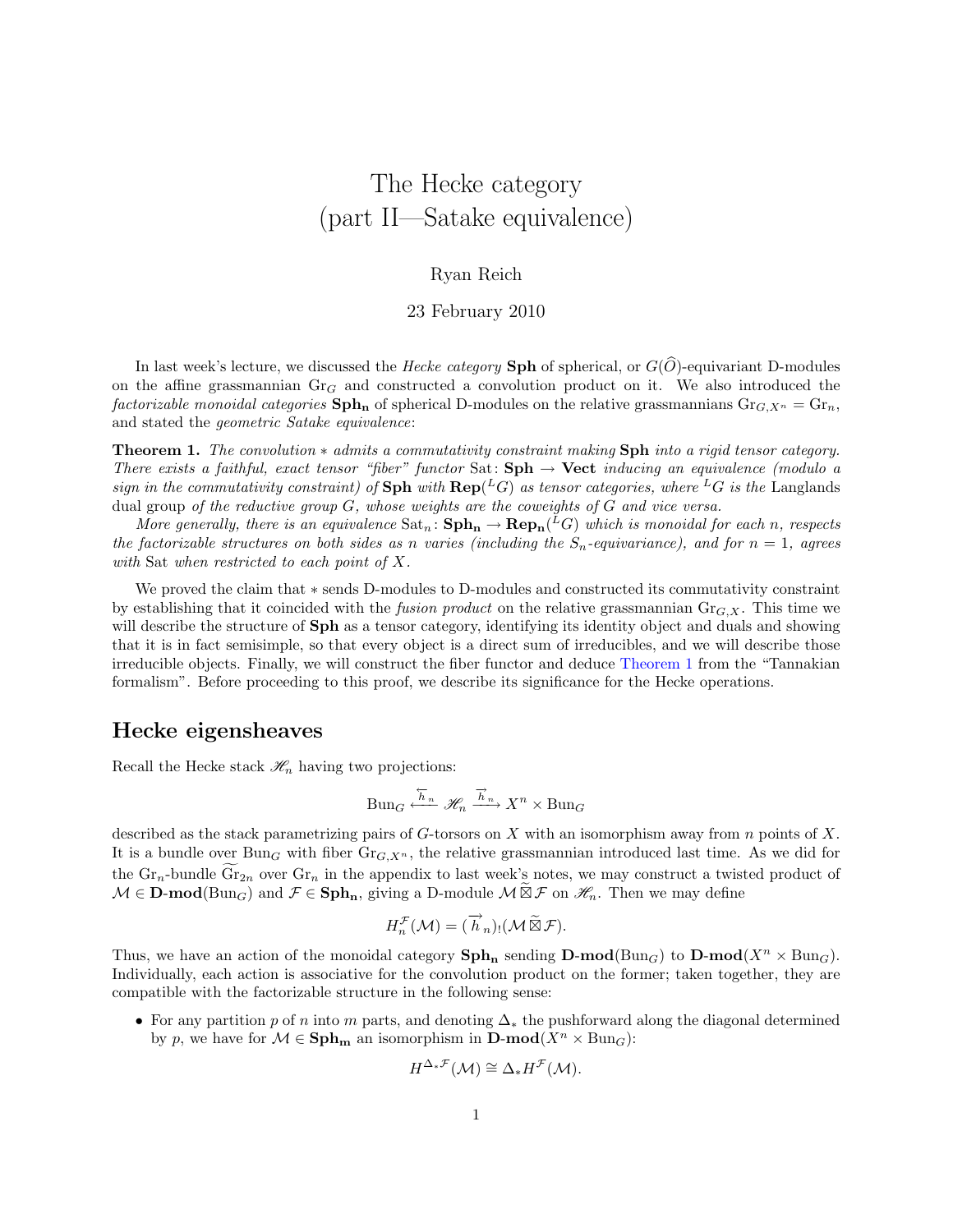These isomorphisms are of course compatible with refinement of p.

• Suppose for simplicity that p is the partition  $n = n_1 + n_2$ , determining a complement of divisors  $X_{n_1,n_2}^n \subset X^n$ . Recall the category  $\text{Sph}_{n_1,n_2}$  of  $(G(\hat{\mathcal{O}})_{n_1} \times G(\hat{\mathcal{O}})_{n_2})$ -equivariant D-modules on  $\operatorname{Gr}_n | X_{n_1,n_2}^n$ . There are two additional actions

$$
\begin{aligned} \mathbf{Sph}_{\mathbf{n_1}}\times\mathbf{Sph}_{\mathbf{n_2}}\times\mathbf{D}\text{-mod}(\mathrm{Bun}_G)\to\mathbf{D}\text{-mod}(X^n\times\mathrm{Bun}_G)\\ \mathbf{Sph}_{\mathbf{n_1},\mathbf{n_2}}\times\mathbf{D}\text{-mod}(\mathrm{Bun}_G)\to\mathbf{D}\text{-mod}(X^n_{n_1,n_2}\times\mathrm{Bun}_G) \end{aligned}
$$

defined similarly to the action of  $\text{Sph}_n$ , and all three actions agree after restriction to  $X^n_{n_1,n_2}$  on the right and using the factorization maps

$$
\operatorname{\mathbf{Sph}}_{\mathbf{n}}\rightarrow \operatorname{\mathbf{Sph}}_{\mathbf{n_1},\mathbf{n_2}}\leftarrow \operatorname{\mathbf{Sph}}_{\mathbf{n_1}}\times \operatorname{\mathbf{Sph}}_{\mathbf{n_2}}.
$$

•  $S_n$  acts on  $\text{Sph}_n$  via the equivariance of  $\text{Gr}_n$ , and acts on  $\text{D-mod}(X^n \times \text{Bun}_G)$  via the natural equivariance of  $X^n$ ; the action map is then  $S_n$ -equivariant for these structures.

Let  $\mathcal E$  be an <sup>L</sup>G-local system on X; i.e. an <sup>L</sup>G-torsor on X with a connection or, equivalently, a crystal of <sup>L</sup>G-torsors over X. We will associate to it a functor  $\mathbf{Rep}_{n}(^{L}G) \to \mathbf{D}\text{-mod}(X^{n})$  as follows. Recall that an <sup>L</sup>G-torsor is the same as an exact tensor functor  $\mathbf{Rep}(^L G) \to \mathbf{Vect}$ , and so an <sup>L</sup>G-local system on X sends  $\mathbf{Rep}_1({}^L G)$  to  $\mathbf{D}\text{-mod}(X)$ .

Now let  $\mathcal{F} \in \mathbf{Rep}_2(\mathcal{L}G)$ ; here is how to get the associated D-module  $\mathcal{F}_{\mathcal{E}} \in \mathbf{D}\text{-mod}(X^2)$ .

- On  $X^2 \setminus \Delta$ , we define  $\mathcal{F}_{\mathcal{E}}$  to be the bundle with fiber  $\mathcal{F}$  associated to the  $({}^L G)^2$ -torsor  $\mathcal{E}^2 = \text{pr}_1^* \mathcal{E} \times \text{pr}_2^* \mathcal{E}$ , where by definition of  $\mathbf{Rep}_2({}^L G)$ , there is an action of this group on  $\mathcal F$  over  $X^2 \setminus \Delta$ .
- Now let U be a tubular neighborhood of  $\Delta$  (in the analytic topology; we leave to the imagination the algebraic analogue of this construction), and  $c: U \to X$  the contraction map. We define  $\mathcal{F}_{\mathcal{E}}|_U$  to be the bundle with fiber  $\mathcal{F}|_U$  associated to the <sup>L</sup>G-torsor  $c^*\mathcal{E}$ , which makes sense since <sup>L</sup>G acts on  $\mathcal F$  on all of  $X^2$ .
- On  $U \cap X^2 \setminus \Delta$ ,  $\mathcal{E}^2$  is the induction of  $c^* \mathcal{E}$  from  $^L G$  to  $(^L G)^2$  along the diagonal inclusion, since the cross-section of U about  $\Delta$  is contractible. Thus, we have a natural isomorphism of  $\mathcal{F}_{\mathcal{E}}|_{X^2\setminus\Delta}$  with  $\mathcal{F}_{\mathcal{E}}|_U$  on the intersection, and we glue.

Likewise, but in a more complicated way, we may twist any object of  $\mathbf{Rep}_{n}(^{L}G)$  by an  $^{L}G$ -local system.

This construction has the important property that it is a *monoidal* functor  $\mathbf{Rep}_{\mathbf{n}}(^L G) \to \mathbf{D}\text{-mod}(X^n)$ and is also compatible with the structures of factorizable categories on both sides. Employing the Satake equivalence, each  ${}^L G$ -local system induces a factorizable monoidal functor

$$
\text{Sat}_{\mathcal{E},n}\colon \mathbf{Sph_n}\to \mathbf{D}\text{-}\mathbf{mod}(X^n).
$$

Now we make the following definition.

**Definition 2.** Let  $\mathcal{E}$  be a <sup>L</sup>G-local system. A Hecke eigensheaf with eigenvalue  $\mathcal{E}$  is a D-module  $\mathcal{M} \in$  $\mathbf{D}\text{-mod}(\text{Bun}_G)$  together with natural isomorphisms

$$
H_n^{\mathcal{F}}(\mathcal{M}) \cong \mathrm{Sat}_{\mathcal{E},n}(\mathcal{F}) \boxtimes \mathcal{M}
$$

with the following properties:

• The isomorphisms are compatible with the monoidal structure: we have a commutative diagram

$$
H_n^{\mathcal{F}_1 * \mathcal{F}_2}(\mathcal{M}) \longrightarrow \mathrm{Sat}_{\mathcal{E},n}(\mathcal{F}_1 * \mathcal{F}_2) \boxtimes \mathcal{M}
$$
  

$$
\downarrow \qquad \qquad \downarrow
$$
  

$$
H_n^{\mathcal{F}_1} H_n^{\mathcal{F}_2}(\mathcal{M}) \longrightarrow (\mathrm{Sat}_{\mathcal{E},n}(\mathcal{F}_1) \otimes \mathrm{Sat}_{\mathcal{E},n}(\mathcal{F}_2)) \boxtimes \mathcal{M}
$$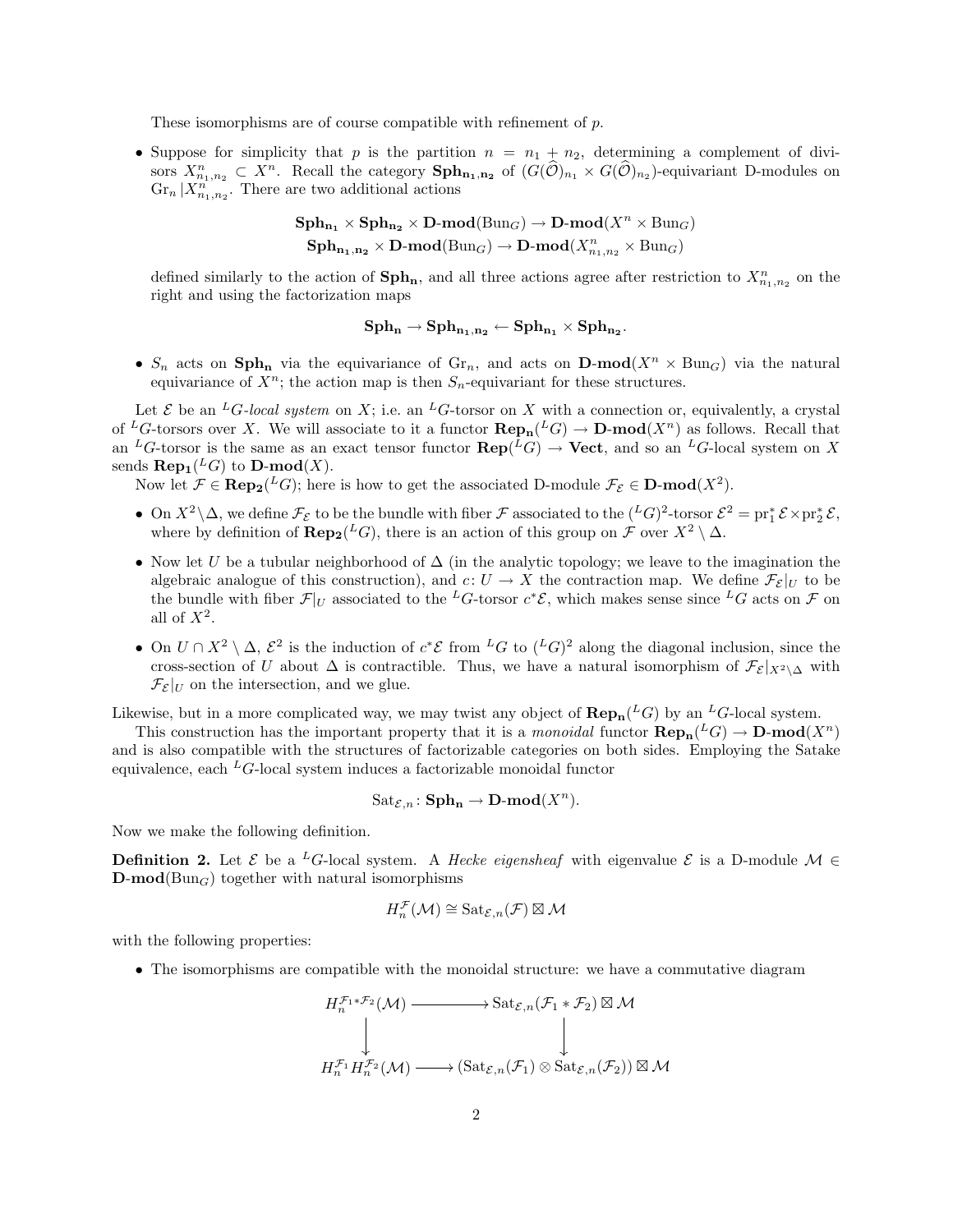and another one expressing the trivial action of the unit objects in  $Sph_n$ . This works as well in the derived category of spherical sheaves, but for D-modules themselves it is an application of the fusion product to the factorizable structure:

- For any partition p with corresponding diagonal  $\Delta$ , this isomorphism is compatible with application of  $\Delta_*$  to both sides.
- For a partition  $n = n_1 + n_2$  with corresponding open subset  $X_{n_1,n_2}^n \subset X^n$ , there is a functor  $\text{Sat}_{\mathcal{E},n_1,n_2}$ , analogous to  $\text{Sat}_{\mathcal{E},n}$ , on  $\text{Sph}_{n_1,n_2}$ , and isomorphisms on  $X_{n_1,n_2}^n$  filling in the bottom rows of commutative diagrams involving  $\mathcal{F} \in \mathbf{Sph}_n$ ,  $\mathcal{F}_i \in \mathbf{Sph}_{n_i}$ ,

$$
H_n^{\mathcal{F}}(\mathcal{M})|X_{n_1,n_2}^n \longrightarrow \text{Sat}_{\mathcal{E},n}(\mathcal{F})|X_{n_1,n_2}^n \boxtimes \mathcal{M}
$$
  
\n
$$
\downarrow \qquad \qquad \downarrow
$$
  
\n
$$
H_n^{\mathcal{F}|X_{n_1,n_2}^n}(\mathcal{M}) \longrightarrow \text{Sat}_{\mathcal{E},n_1,n_2}(\mathcal{F}|X_{n_1,n_2}^n) \boxtimes \mathcal{M}
$$

• The isomorphisms are compatible with the  $S_n$ -equivariance structures up to the sign in the Satake equivalence.

Now we proceed to the proof of [Theorem 1](#page-0-0) (for  $n = 0$  only).

## Structure of the Hecke category

We begin by stating the rigidity of the convolution product. Let  $1 \in \text{Gr}_G$  be the image of  $G(\widehat{O}) \subset G(\widehat{K}),$ and thus obviously a closed orbit of  $G(\hat{\mathcal{O}})$ , and in the following definition we denote by inv:  $G(\hat{\mathcal{K}}) \to G(\hat{\mathcal{K}})$ the inversion morphism.

**Definition 3.** The delta function  $\delta_1$  is  $1_*(\mathbb{C})$ , the skyscraper sheaf (D-module) supported at 1. For  $\mathcal{F} \in \mathbf{Sph}$ , its contragradient  $\mathcal{F}^{\vee}$  is defined by the equation  $q^*\mathcal{F}^{\vee} = \mathbb{D}$  inv<sup>\*</sup> $(q^*\mathcal{F})$ . Note that the right  $G(\widehat{\mathcal{O}})$ -equivariance of  $q^*\mathcal{F}$  induces right equivariance of  $q^*\mathcal{F}^{\vee}$ , so that it does indeed descend along q, justifying the notation and the definition.

We leave to the appendix the verification that these are, indeed, identity and dual objects in Sph with respect to the convolution product, meaning that for any  $\mathcal{F}, \mathcal{G}, \mathcal{H} \in \mathbf{Sph}$ , we have

$$
\delta_1 * \mathcal{F} \cong \mathcal{F} \cong \mathcal{F} * \delta_1 \qquad \qquad \text{Hom}(\mathcal{G} * \mathcal{F}, \mathcal{H}) \cong \text{Hom}(\mathcal{G}, \mathcal{F}^{\vee} * \mathcal{H}).
$$

We turn now to the question of desribing the irreducible objects in **Sph**, in preparation both for proving that it is semisimple, and for describing the structure of <sup>L</sup>G. By general principles, every such object  $\mathcal F$  is of the form  $j_{!*}{\mathcal L}$ , where j is the inclusion of a smooth, locally closed subspace of Gr<sub>G</sub> and  ${\mathcal L}$  is an irreducible, locally free D-module on it. Since for us,  $\mathcal F$  must be  $G(\mathcal O)$ -equivariant, the support of  $\mathcal L$  is a union of  $G(\hat{\mathcal{O}})$ -orbits. However, in  $\text{Gr}_G$ , every finite-dimensional subscheme has only finitely many orbits in it, so that one of them must be open in the support of  $\mathcal{L}$ ; we may assume, therefore, that  $\mathcal{L}$  is supported on a single orbit of  $G(\mathcal{O})$ .

Further analysis of the irreducibles requires more discussion of the orbits themselves. These have a nice description based on the representation theory of  $G$ . We simply assert the properties we will need; in them, we fix for the first time a maximal torus  $T$  of  $G$  and a Borel subgroup  $B$  containing  $T$ , with  $W$  the Weyl group of G with respect to T. As usual,  $X_*(T)$  and  $X^*(T)$  are the coweights and weights of G. We specify simple roots  $\alpha_i$  and coroots  $\check{\alpha}_i$ , and let  $2\rho$  be the sum of the  $\alpha_i$ . We denote the partial ordering on  $X_*(T)$ corresponding to the  $\check{\alpha}_i$  by  $\leq$ .

<span id="page-2-0"></span>**Proposition 4.** There is a bijection between the orbits of  $G(\widehat{O})$  in Gr<sub>G</sub> and the set of W-orbits in  $X_*(T)$ , and each is denoted  $\text{Gr}^{\check{\lambda}}_G$ , where  $\check{\lambda}$  is the dominant weight in each orbit. They have the following properties: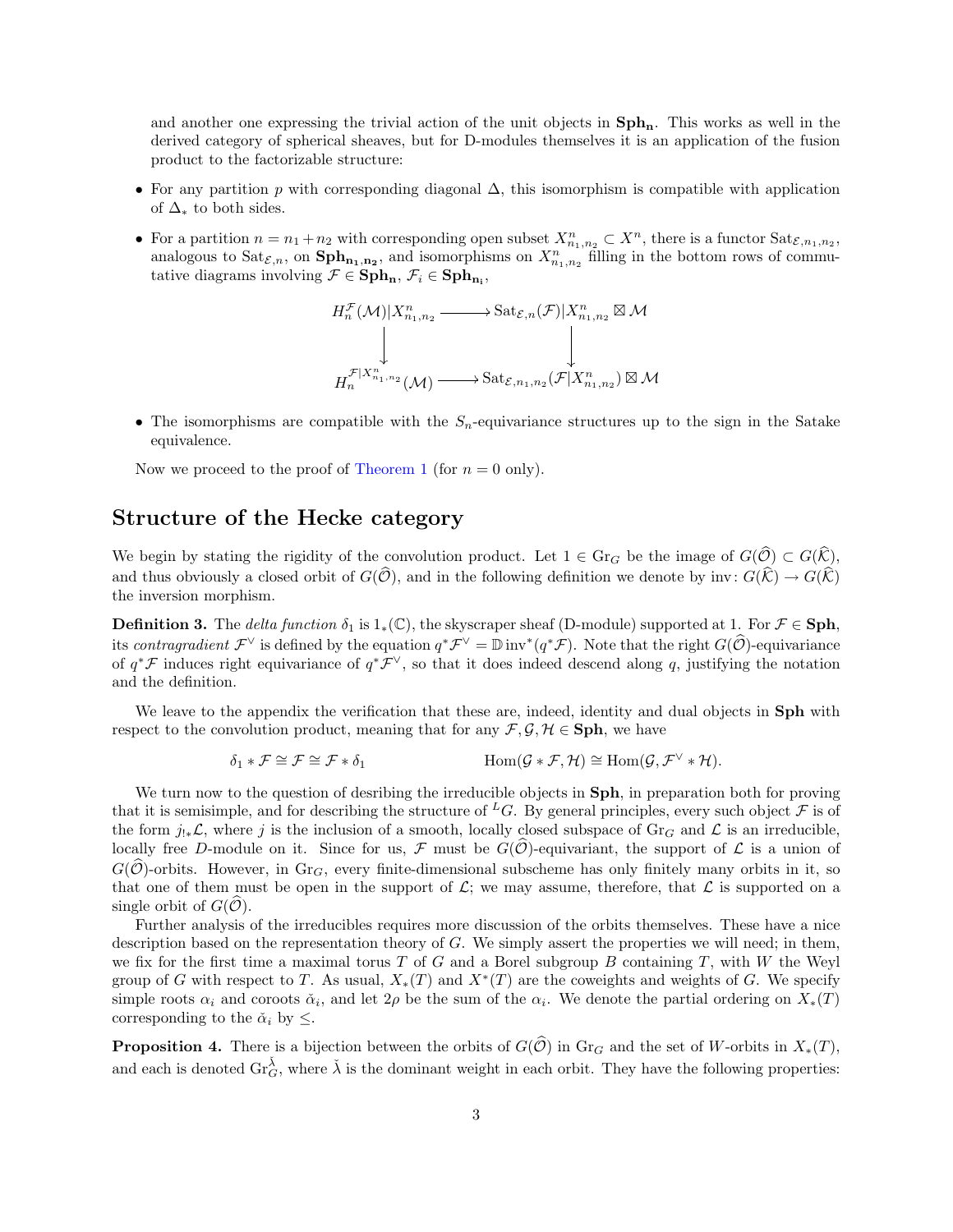- <span id="page-3-2"></span>1. Their dimensions are dim  $\operatorname{Gr}_{G}^{\check{\lambda}} = \langle 2\rho, \check{\lambda} \rangle$ .  $\operatorname{Gr}_{G}^{\check{\lambda}}$  contains the image in  $\operatorname{Gr}_{G}$  of  $t^{\check{\lambda}}$ , where identifying  $\widehat{\mathcal{K}} \cong \mathbb{C}(\!(t)\!)$  and  $\check{\lambda}: \mathbf{G_m} \to G$ , we have  $t^{\check{\lambda}} = \check{\lambda}(t) \in G(\widehat{\mathcal{K}}).$
- <span id="page-3-1"></span>2. We have  $\overline{\mathrm{Gr}}_G^{\check{\lambda}} = \bigcup_{\check{\mu} < \check{\lambda}} \mathrm{Gr}_G^{\check{\mu}}$  (these are not smooth).
- <span id="page-3-0"></span>3. The stabilizer of  $t^{\check{\lambda}}$  in  $G(\widehat{\mathcal{O}})$  is connected.
- <span id="page-3-7"></span>4.  $q^{-1}\overline{\mathrm{Gr}}_G^{\check{\lambda}}$  admits the following representation-theoretic description:  $g \in q^{-1}\overline{\mathrm{Gr}}_G^{\check{\lambda}}$  if and only if for any dominant weight  $\mu$  and its highest-weight representation  $V^{\mu}$ , and for any  $\vec{v} \in V^{\mu} \otimes \hat{O}$ , we have

$$
t^{\langle \mu, \check{\lambda} \rangle} g(\vec{v} \otimes 1_{\widehat{\mathcal{K}}}) \subset V^{\mu} \otimes \widehat{\mathcal{O}}.
$$

The category of  $G(\hat{O})$ -equivariant D-modules on any  $G(\hat{O})$ -orbit is equivalent to the category of representations of the group of connected components of the stabilizer of any point, which by [\(3\)](#page-3-0) is trivial. Thus, there is a unique  $G(\hat{O})$ -equivariant, irreducible local system on  $\operatorname{Gr}_{G}^{\tilde{\lambda}}$ . It follows from this and the comments preceding the proposition that every irreducible object of Sph is of the form

$$
\mathcal{J}(\check{\lambda}) = j_{!*}{\mathcal O}
$$

where j is the inclusion of  $\text{Gr}_G^{\tilde{\lambda}}$  and  $\mathcal O$  is the trivial D-module on it. Its support is the singular, finitedimensional space  $\overline{\mathrm{Gr}}_G^{\check{\lambda}}$ . Note that what we have denoted  $\delta_1$  is also  $\mathcal{J}(0)$ . By point [\(2\)](#page-3-1) of the above proposition, the connected components of Gr<sub>G</sub> are identified with  $X_*(T)/\Lambda_r = \pi_1(G)$ , where  $\Lambda_r$  is the coroot lattice of G; the identity component is that all of whose  $G(\hat{O})$ -orbits are indexed by  $\Lambda_r$ .

Finally, we state the following structure theorem, whose proof is deferred to the appendix.

<span id="page-3-4"></span>Proposition 5. Sph is semisimple.

<span id="page-3-6"></span>Based on this, the following proposition makes sense; it is easy to verify by direct computation in  $G(\widehat{K})$ : **Proposition 6.** The product  $\mathcal{J}(\check{\lambda}) * \mathcal{J}(\check{\mu})$  is a sum of  $\mathcal{J}(\check{\nu})$ 's with  $\check{\nu} \leq \check{\lambda} + \check{\mu}$  and  $\check{\lambda} + \check{\nu}$  appearing exactly once.

# The fiber functor and weights

We have already shown that **Sph** formally resembles the category of representations of a reductive group: it is a rigid tensor category which is also a semisimple abelian category. According to the Tannakian duality theorem, in order to actually produce such a reductive group all we need is a faithful, exact tensor functor  $F: \mathbf{Sph} \to \mathbf{Vect}$ . We will produce this using the cohomology functors and  $\mathrm{Gr}_{T}$ . The central diagram here is:

<span id="page-3-3"></span>
$$
Gr_G \xleftarrow{b} Gr_B \xrightarrow{t} Gr_T \tag{1}
$$

in which the arrows are induced by the inclusion  $B \to G$  and projection  $B \to T$  (we do not ever consider T as a subset of G for this purpose). We will, effectively, take F to be  $t_1b^*$ , with some important technical modifications. The first is to describe the target.

<span id="page-3-5"></span>**Lemma 7.** Let  $\text{Sph}_T$  be the Hecke category for T. Then there is a natural equivalence of  $\text{Sph}_T$  with the category of graded vector spaces  $\text{Vect}^{X_*(T)}$ , sending convolution to tensor product.

*Proof.* Topologically,  $\text{Gr}_T \cong X_*(T)$  as a discrete group, so a D-module is identified merely with its component on each  $\operatorname{Gr}_{T}^{\check{\lambda}}$  for  $\check{\lambda} \in X_*(T)$  (since T is a torus, every weight is dominant), which is identified with just a vector space (this is equally true for  $T(\widehat{O})$ -equivariant D-modules, since we have already classified those supported on a single orbit).

For convolution, the action of  $T(\widehat{\mathcal{O}})$  on  $\text{Gr}_{T}$  is trivial since T is commutative, so  $\text{Conv}_{T} \cong \text{Gr}_{T} \times \text{Gr}_{T}$ and  $\mathcal{F}_1 \boxtimes \mathcal{F}_2 = \mathcal{F}_1 \boxtimes \mathcal{F}_2$  on it. Given that  $\text{Gr}_T = X_*(T)$ , this box product is just the tensor product, and the multiplication map is the identity on each component.  $\Box$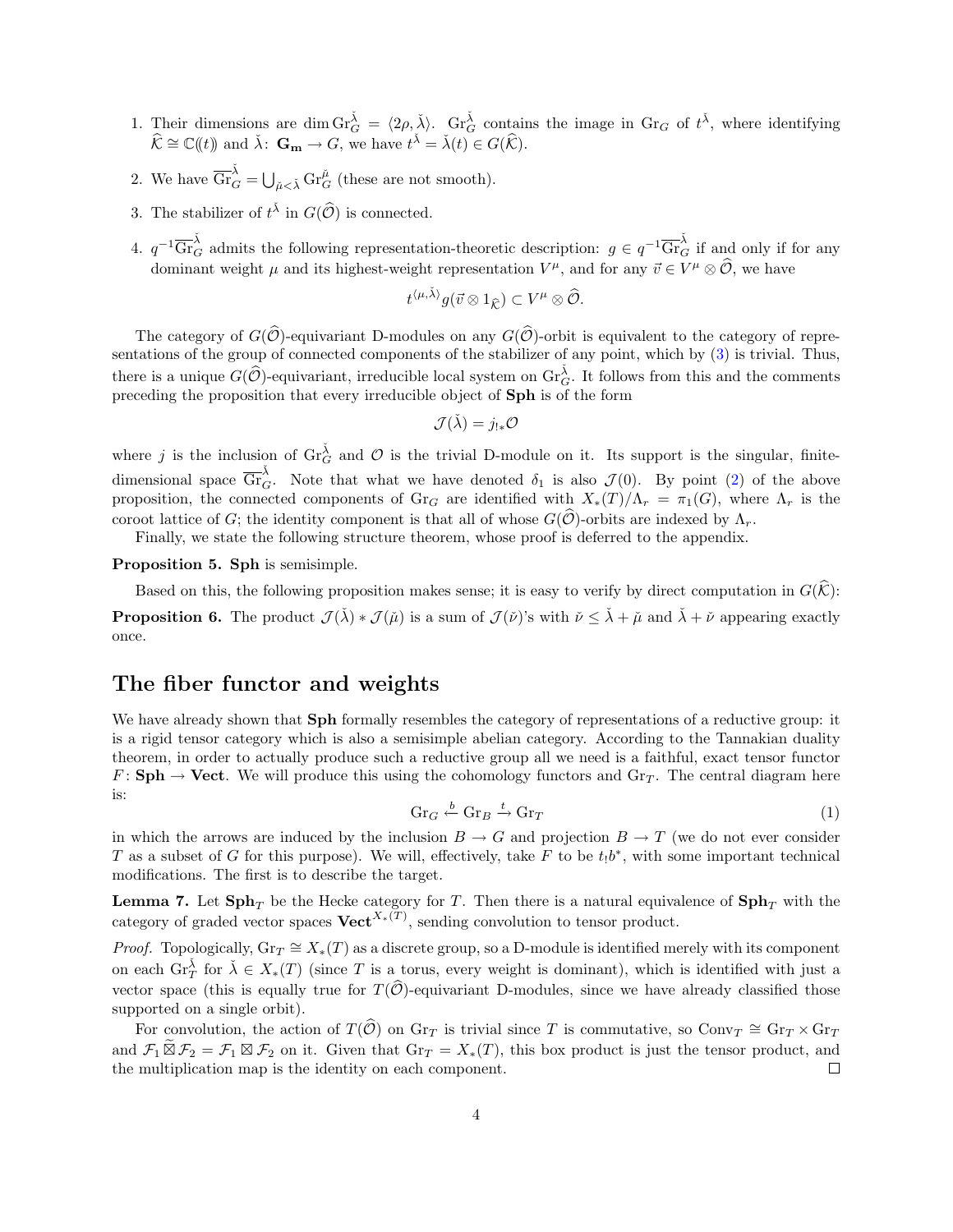There is a technicality associated to the grading here which is related to the way the fiber functor is defined and we will need to impose a supersymmetry on the tensor product in  $\text{Sph}_T$  in order to make things work out, but that is for later.

Observe that t induces a bijection between connected components of  $\mathrm{Gr}_B$  and of  $\mathrm{Gr}_T$ , so that the former are again indexed by  $X_*(T)$ . For any coweight  $\check{\lambda}$ , let  $S^{\check{\lambda}}$  be the corresponding component. It is obvious that b is an injection of topological spaces, so  $S^{\tilde{\lambda}}$  is a subset of Gr<sub>G</sub>. These have the following properties:

<span id="page-4-1"></span>**Proposition 8.**  $S^{\lambda}$  is an orbit for  $N(\widehat{K})$ , where N is the unipotent radical of B, and is characterized by containing  $t^{\check{\lambda}}$ . In addition:

- <span id="page-4-2"></span>1.  $S^{\check{\lambda}}$  has infinite dimension, but for any dominant  $\check{\mu}$ , each irreducible component of  $S^{\check{\lambda}} \cap \text{Gr}_{G}^{\check{\mu}}$  has dimension  $\langle \rho, \check{\lambda} + \check{\mu} \rangle$ , with the intersection empty if and only if the number is negative or larger than  $\dim \mathrm{Gr}_{G}^{\mu}$  (see [Proposition 4\(](#page-2-0)[1\)](#page-3-2)). The intersection  $S^{\check{\lambda}} \cap \mathrm{Gr}_{G}^{\check{\lambda}}$  is open and dense in the latter, and  $S^{w_0(\check{\lambda})} \cap \operatorname{Gr}_{G}^{\check{\lambda}}$  is a single point.
- 2. We have  $\overline{S}^{\tilde{\lambda}} \subset \overline{S}^{\tilde{\mu}}$  if and only if  $\tilde{\lambda} \leq \tilde{\mu}$ , and  $S^{\tilde{\mu}} = \overline{S}^{\tilde{\mu}} \setminus \bigcup_{\tilde{\lambda} < \tilde{\mu}} S^{\tilde{\lambda}}$ .
- 3. The  $\overline{S}^{\tilde{\lambda}}$  have the following representation-theoretic description: for any dominant  $\mu$  and denoting by  $\ell^{\mu}$  the highest-weight line in  $V^{\mu}$ , we have  $g \in q^{-1} \overline{S}^{\lambda}$  if and only if for all  $\mu$ , we have

$$
t^{\langle \check{\lambda}, -\mu \rangle} g(\ell^{\mu} \otimes 1_{G(\widehat{\mathcal{K}})}) \subset V^{\mu} \otimes \widehat{\mathcal{K}}.
$$

<span id="page-4-0"></span>**Definition 9.** For any  $\mathcal{F} \in \mathbf{Sph}$ , let

$$
F(\mathcal{F})^{\check{\lambda}} = F(\mathcal{F})\Big|_{\mathrm{Gr}^{\check{\lambda}}_{T}} = H^{\langle 2\rho,\check{\lambda}\rangle}\Big(t_!b^*(\mathcal{F})\Big|_{\mathrm{Gr}^{\check{\lambda}}_{T}}\Big).
$$

Then  $F: \mathbf{Sph} \to \mathbf{Sph}_T$  is the *fiber functor*.

**Proposition 10.** F is an exact monoidal functor  $F: \textbf{Sph} \to \textbf{Sph}_T$ , compatible with the braidings on each side. Furthermore, each  $F(\mathcal{F})^{\check{\lambda}}$  is the *top* cohomology of the corresponding complex.

*Proof.* That F is exact is tautological since **Sph** is semisimple and F is additive (maps in a semisimple category are pure linear algebra, which F preserves).

To show that  $F$  is a tensor functor, we generalize the fiber functor slightly. Replacing the diagram  $(1)$ by its analogue with  $\text{Gr}_{G,X^n}$ , etc. in place of  $\text{Gr}_G$ , we define "fiber functors"

$$
F_n\colon \operatorname{Sph}_{G,n}\to \operatorname{Sph}_{T,n}
$$

in the obvious notation, with the same form as [Definition 9.](#page-4-0) Some care must be devoted to the proof that they preserve D-modules, but this is true.

These functors are compatible with the factorizable structures on both categories in that (in the specific cases relevant for us)

$$
F_2(\mathcal{F})|_{\Delta}[-1] \cong F_1(\mathcal{F}|\Delta[-1]) \qquad F_2|_{X^2 \setminus \Delta}\Big((\mathcal{F}_1 \boxtimes \mathcal{F}_2)|_{X^2 \setminus \Delta}\Big) = (F_1(\mathcal{F}_1) \boxtimes F_2(\mathcal{F}_2))|_{X^2 \setminus \Delta}.
$$

where  $\mathcal{F} \in \mathbf{Sph}_2$  and  $\mathcal{F}_i \in \mathbf{Sph}_1$ . These two expressions are connected by the fusion product of  $\mathcal{F}_1$  and  $\mathcal{F}_2$ , where

$$
\mathcal{F}_1 * \mathcal{F}_2 = \Delta^* j_{!*}(\mathcal{F}_1 \boxtimes \mathcal{F}_2)|_{X^2 \setminus \Delta}[-1].
$$

To show that  $F_1$  (and hence F, by restriction to a single point of x) is compatible with \*, therefore, it suffices to prove the assertion

$$
F_2\Big(j_{!*}(\mathcal{F}_1 \boxtimes \mathcal{F}_2)|_{X^2 \setminus \Delta}\Big) = j_{!*}F_2|_{X^2 \setminus \Delta}\Big(\mathcal{F}_1 \boxtimes \mathcal{F}_2)|_{X^2 \setminus \Delta}\Big)
$$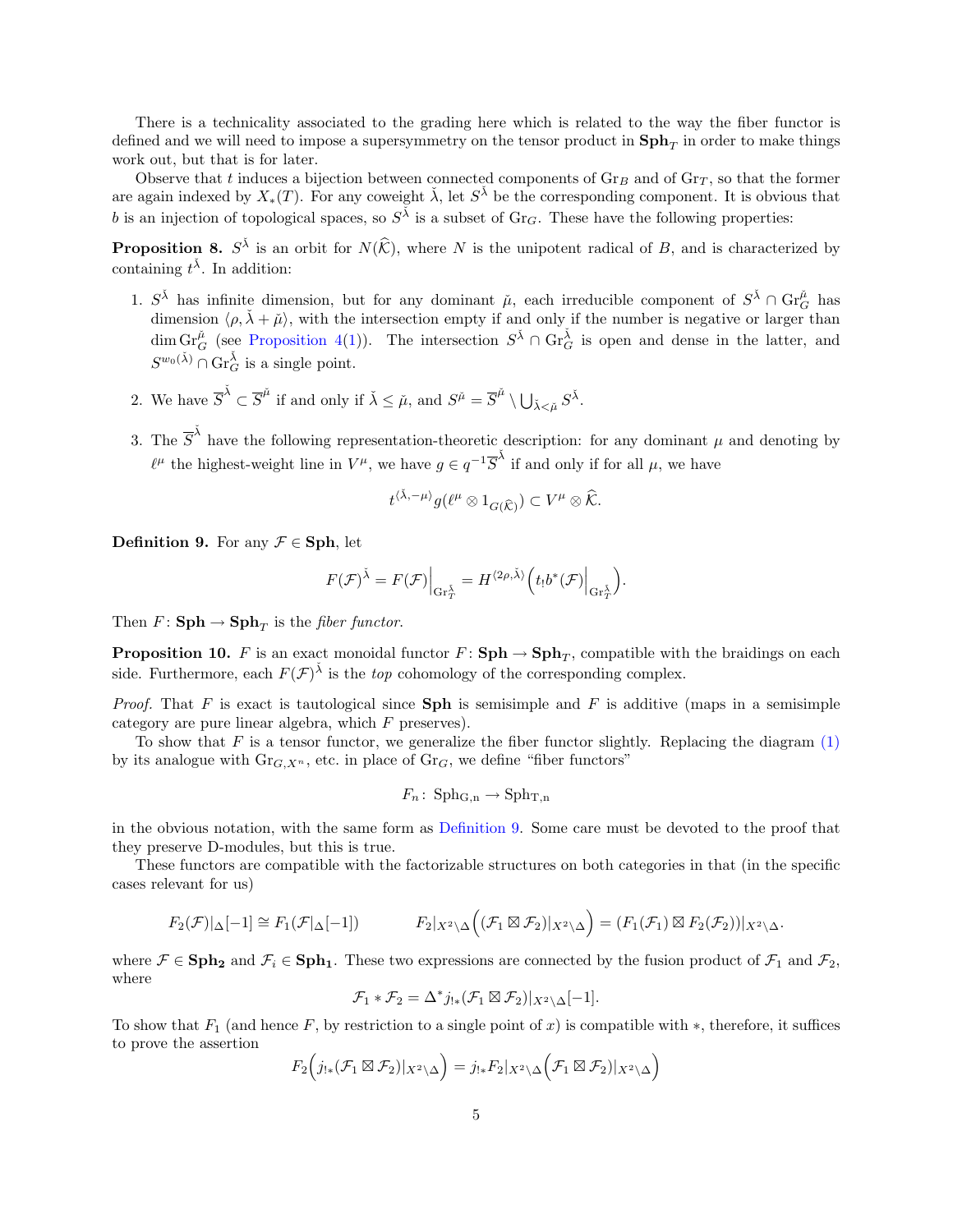and restrict to ∆. This claim can be established either by showing that the sheaf on the left is acyclic about  $\Delta$  (as the outer convolution was when we proved the fusion product in the previous lecture notes, but the same proof does not apply) or by directly showing that  $\Delta^*F_2(\ldots)[-1]$  and  $\Delta^*F_2(\ldots)[1]$  are D-modules, which characterizes the minimal extension. The former can be justified by introducing a more general form of acyclicity which  $F_2$  does preserve, and the latter by direct computation on the convolution grassmannian  $\mathrm{Gr}_2$ .

By [Proposition 5,](#page-3-4) it suffices to show the last claim when  $\mathcal{F} = \mathcal{J}(\check{\mu})$  for some  $\check{\mu}$ . Since  $S^{\check{\lambda}}$  is an  $N(\hat{\mathcal{K}})$ orbit, it is ind-affine, and its intersection I with  $\overline{\text{Gr}}_G^{\mu}$  is a closed subspace, hence also affine. If  $b^{\check{\lambda}}$  is the inclusion of I in  $\text{Gr}_G^{\tilde{\mu}}$ , then  $(b^{\tilde{\lambda}})^*[-\text{codim } I]$  is right-exact, and since I is affine,  $(t|_I)_![\text{dim } I]$  is right-exact. Thus,  $t_1b^*[\dim I - \operatorname{codim} I]$  is right-exact on  $\operatorname{Gr}_G^{\check{\lambda}}$ . Here  $\dim I - \operatorname{codim} I = 2 \dim I - \dim \operatorname{Gr}_G^{\check{\mu}} = \langle 2\rho, \check{\lambda} \rangle$  by [Proposition 8\(](#page-4-1)[1\)](#page-4-2).

Because we define F by ignoring the degree of the cohomology, the commutativity constraint in  $\text{Sph}_T$ must be modified by a sign in order for the functor of [Lemma 7](#page-3-5) to preserve the braiding.

F does not depend on the choice of B, since those are permuted by conjugation by G, and  $G \subset G(\hat{\mathcal{O}})$ , with respect to which Sph is equivariant. It is also obviously faithful: if  $\check{\lambda}$  is dominant, then  $w_0(\check{\lambda})$  is anti-dominant and in particular, it follows from [Proposition 8\(](#page-4-1)[1\)](#page-4-2) that  $S^{w_0(\lambda)} \cap \overline{\text{Gr}}_G^{\lambda}$  is just one point and is contained in  $\operatorname{Gr}_{G}^{\check{\lambda}}$ . By definition of  $\mathcal{J}(\check{\lambda})$ , it has a nonzero stalk at any point there, so its cohomology  $F(\mathcal{J}(\check{\lambda}))^{w_0(\check{\lambda})}$  does not vanish.

We conclude the following theorem from the Tannakian formalism:

<span id="page-5-1"></span>**Proposition 11.** F induces an equivalence of tensor abelian categories between Sph and  $\text{Rep}(\check{G})'$  for some reductive group  $\tilde{G}$ , where the prime means the modified commutativity constraint on tensor products of vector spaces.  $\check{G}$  has a maximal torus  $\check{T} \cong {}^L T$ , where  $X^*({}^L T) = X_*(T)$ , and a Borel subgroup  $\check{B}$  containing  $\check{T}$  with respect to which the dominant coweights of G are identified with the dominant weights of  $\check{G}$ .

That the dominant weights of  $\tilde{G}$  are the dominant coweights of  $G$  follows from [Proposition 6](#page-3-6) and a classical criterion on Borel subgroups: to specify a Borel subgroup of a reductive group  $H$  is the same as to specify a highest-weight line in each irreducible representation of  $H$ , such that these lines are compatible with tensor product (these are the "Plücker relations"). Here, that line is  $F(\mathcal{J}(\lambda))^{\lambda}$ , as justified by the computation showing that  $F$  is faithful and [Proposition 6,](#page-3-6) together with the fact that  $F$  is a tensor functor.

To identify the maximal torus of  $\hat{B}$ , we apply the following description: if H is a reductive group and C a Borel subgroup specified as above, and if the forgetful functor  $\mathbf{Rep}(H) \to \mathbf{Vect}$  factors (as a tensor functor) through  $\mathbf{Vect}^{\Lambda}$  for a finitely-generated "weight" lattice  $\Lambda$ , then the torus S with  $X^*(S) = \Lambda$  is a closed subgroup of  $H$  if and only if every weight occurs, is contained in  $C$  if and only if the weights of the "highest-weight lines" specified for  $C$  are compatible with tensor products, and is maximal in  $C$  if and only if those weights have multiplicity one in their corresponding representation. By construction, this is true with  $\Lambda = X_*(T) = X^*({}^L T).$ 

### Identifying the dual group

In this section we describe the structure of the dual group  $\check{G}$  and show that it is isomorphic to <sup>L</sup>G. We already know it is reductive. To see that it is connected, by the Tannakian formalism it suffices to show that the abelian (not monoidal) category generated by finitely many objects of Sph is not closed under convolution (such a tensor category would be the representations of a finite quotient group of Sph). We may assume the objects are of the form  $\mathcal{J}(\lambda)$ , in which case their convolutions all contain summands of the form  $\mathcal{J}(\sum \tilde{\lambda}_i)$  by [Proposition 6,](#page-3-6) whereas their direct sums only contain the  $\tilde{\lambda}_i$  individually. It remains only to identify the root systems. Our strategy for doing this will rely on the following group-theoretic lemma:

<span id="page-5-0"></span>**Lemma 12.** Let H and H' be reductive groups with maximal tori  $U, U'$  that are isomorphic; suppose further that  $C$  and  $C'$  are Borel subgroups containing these tori, the choice of which identifies the dominant weights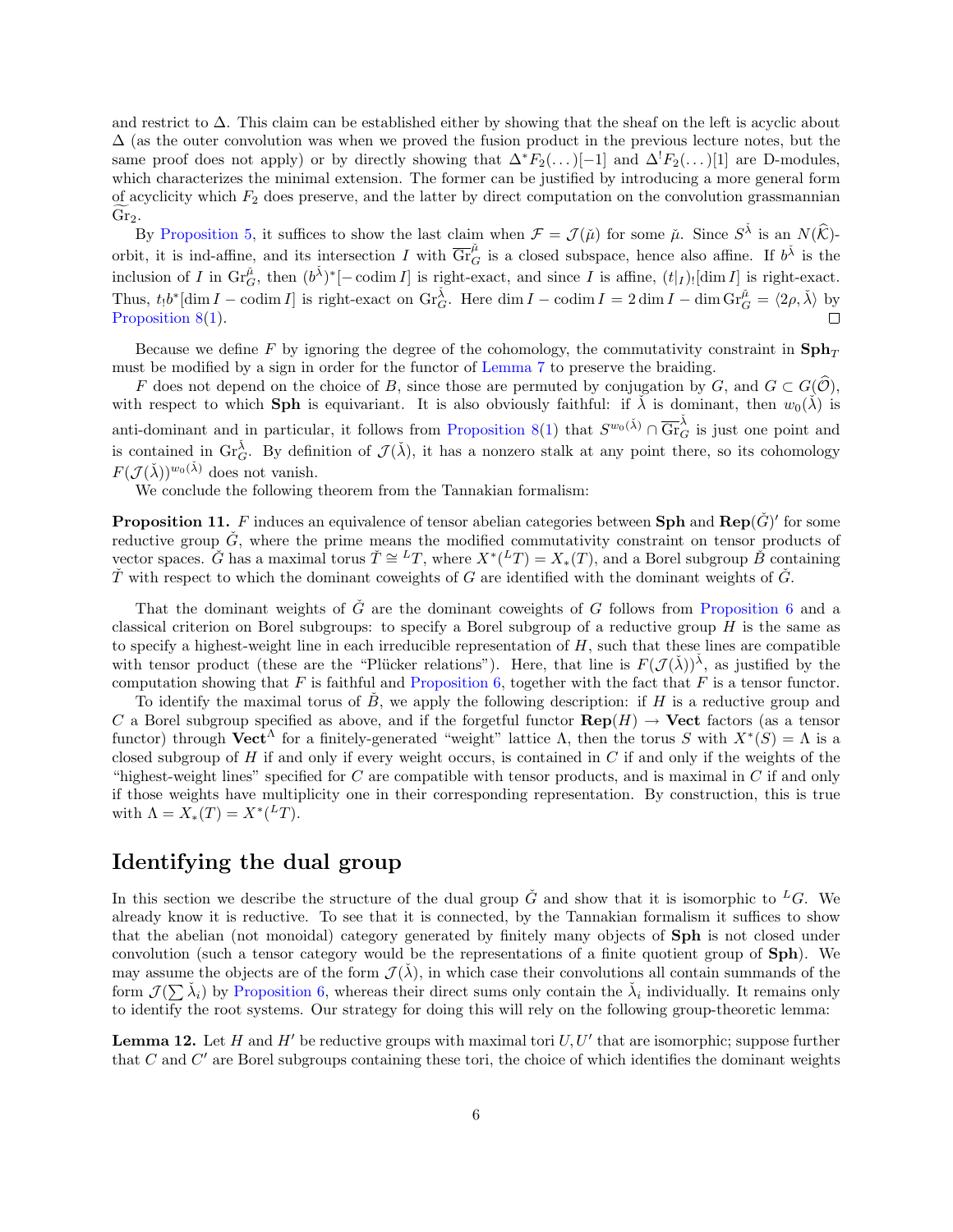in  $X^*(U)$  with those in  $X^*(U')$  under this isomorphism. Suppose that for every simple root  $\alpha$  of H, with corresponding Levi factor L (whose only simple root is  $\alpha$ ), there is a commutative diagram

<span id="page-6-2"></span>
$$
L \longrightarrow H'
$$
  
\n
$$
U \longrightarrow U'
$$
 (2)

Then there is a unique isomorphism  $H \to H'$  extending these maps.

To prove this, we need an even smaller lemma on algebraic groups, which proves itself.

<span id="page-6-0"></span>**Lemma 13.** Let K, L be reductive groups with maximal tori  $S, U$ . Let  $f: L \to H$  be an algebraic group homomorphism such that  $f|_S$  is an isomorphism of S with U. Let  $\alpha$  be a root of L and in the Lie algebra I, let v be a weight vector for the adjoint action of L, with weight  $\alpha \in X^*(U) = X^*(S)$ . Then  $df(v)$  is a weight vector with weight  $\alpha$  for the adjoint action of K on  $\mathfrak{k}$ , so  $\alpha$  is a root of K.  $\Box$ 

Proof of [Lemma 12.](#page-5-0) We apply [Lemma 13](#page-6-0) to H' and L, concluding that  $\alpha$  is a root of H' for any simple root  $\alpha$  of H. The collection of all the  $\alpha$  determine the set of dominant weights in  $X^*(U) = X^*(U')$  as those weights  $\lambda$  such that  $\langle \lambda, \check{\alpha} \rangle \geq 0$  for every  $\alpha$  which is a simple root of H. But that means that  $\{\alpha\}$  determines the Weyl chamber of weights corresponding to C', and therefore to the basis determined by C'. Since  $\{\alpha\}$ is a basis for the weight lattice, it is in fact the basis for the root sytem corresponding to  $C'$ .

Thus,  $H$  and  $H'$  have the same simple roots; we claim that they have the same coroots as well. Indeed, each Levi L corresponding to  $\alpha$  has  $\check{\alpha}$  as a simple coroot, and the map  $L \to H'$  sends  $\check{\alpha}$  to some coroot of H' (which is of course equal to  $\check{\alpha}$ , since the tori in L and H' are identified). By definition of the simple reflections,  $\check{\alpha}$  is negated by  $s_{\alpha}$ , which means that it is a multiple of the coroot  $\check{\beta}$  of H' dual to  $\alpha$ , and since  $\langle \alpha, \check{\alpha} \rangle = 2 = \langle \alpha, \beta \rangle$ , that multiple must be 1.

Thus,  $H$  and  $H'$  have the same weights, the same coweights, and inside them the same roots and coroots, with the simple roots identified and the simple coroots identified. Since a reductive group is determined by this "root data" up to isomorphism, there is an isomorphism of  $H$  with  $H'$  identifying the Levi factors for the simple roots. This isomorphism is unique, since in fact any automorphism of a reductive group which fixes a maximal torus is a diagram automorphism, determined only by its induced automorphism of the Dynkin diagram, which by the assumption that it fixes the simple roots, is the identity map.  $\Box$ 

By [Proposition 11,](#page-5-1) we have already established all the ingredients necessary to apply [Lemma 12](#page-5-0) other than the maps of Levi factors. To obtain these, we make a further generalization of  $(1)$ . Let P be any parabolic subgroup of  $G$  and  $L$  its Levi quotient, yielding a diagram

<span id="page-6-1"></span>
$$
\operatorname{Gr}_G \xleftarrow{P} \operatorname{Gr}_P \xrightarrow{l} \operatorname{Gr}_L \tag{3}
$$

with respect to which we may define a fiber functor  $F<sub>L</sub>$  (not depending on the containing P) in the same way as  $F$  (one must be careful about which degree to take). The relevant properties are:

**Proposition 14.** Each  $F_P$  is a monoidal functor from **Sph** to  $\text{Sph}_L$ . Furthermore, if  $P_1 \subset P_2$  there is a natural factorization of  $F_{P_1}$  through  $F_{P_2}$ .

*Proof.* The first statement is proven in precisely the same way as for  $F$ , and the second is a simple argument based on diagram [\(3\).](#page-6-1)  $\Box$ 

By Tannakian formalism, this means that  $F_P$  induces maps  $\check{L} \to \check{G}$  which factor through each other according to the inclusions of the Levi quotients L. In particular, they all contain the maximal torus  $\tilde{T} = {}^{L}T$  of  $\tilde{G}$ , so that diagram [\(2\)](#page-6-2) commutes. Let  $\alpha$  be a simple root of  $G$ ,  $\tilde{\alpha}$  its dual simple coroot, hence a simple root of <sup>L</sup>G, and let  $M_{\alpha}$  and <sup>L</sup> $M_{\alpha}$  be the corresponding Levi factors, which have semisimple rank 1. In order to apply [Lemma 12,](#page-5-0) we must show that  $\check{M}_{\alpha} \cong {}^{L}M_{\alpha}$ , for which the following lemma suffices: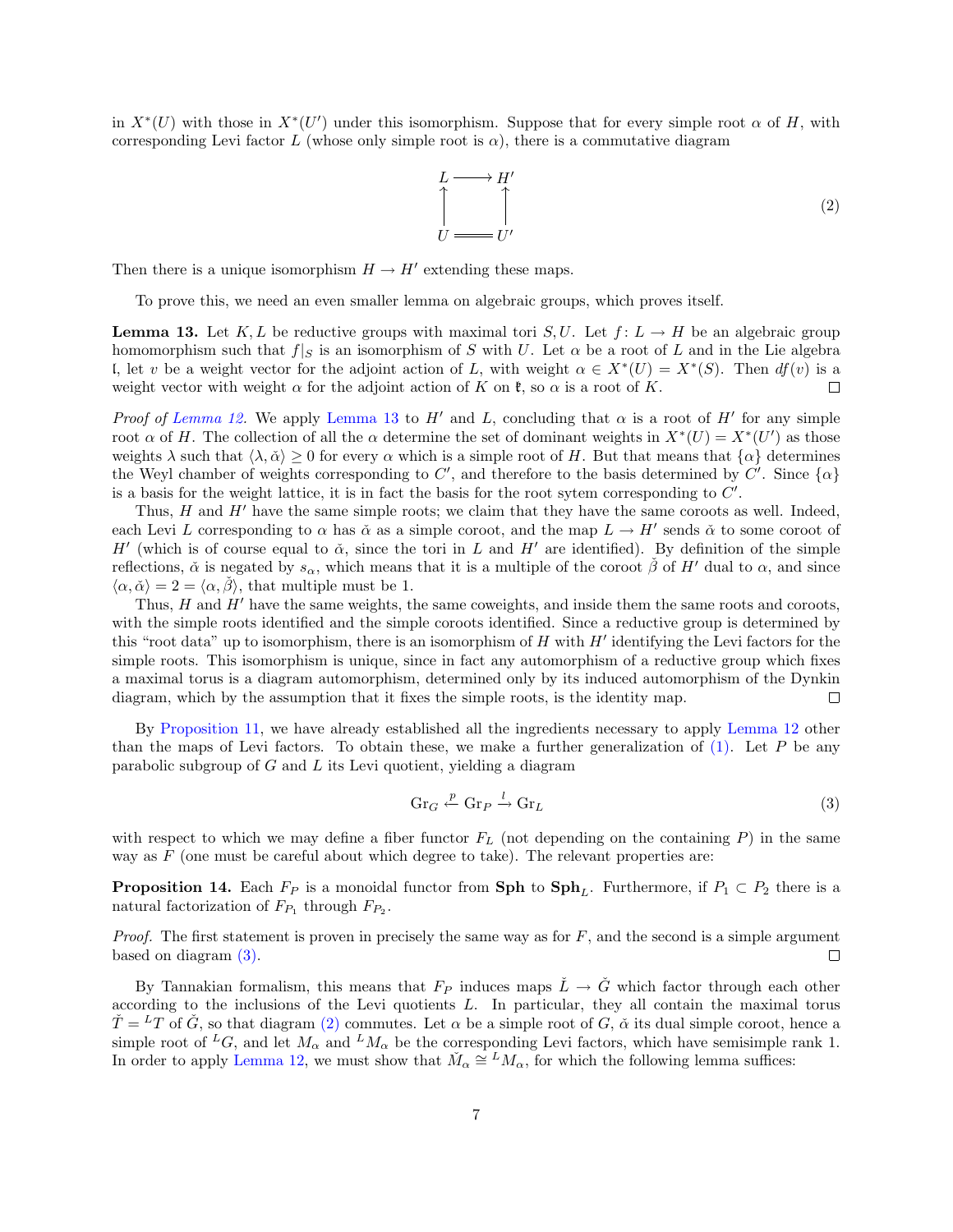**Lemma 15.** When G has semisimple rank 1, then so does the dual group  $\check{G}$ ; the roots of  $\check{G}$  in  $X_*(T)$  =  $X^*({}^L T)$  are the coroots of G. Therefore  $\check{G} \cong {}^L G$ .

*Proof.* The D-module  $\mathcal{J}(\lambda)$  corresponds to a highest-weight representation whose highest weight is in the root lattice if and only if its weight space of weight 0 is nonempty, and this certainly can only occur if  $\text{Gr}_G^{\check{\lambda}}$ is in the connected component, so that  $\lambda$  is in the coroot lattice of G. Thus,  $\check{G}$  has semisimple rank at most 1. Its rank is not zero, because (for example)  $\mathcal{J}(\tilde{\alpha})$  has at least two nonzero weight spaces, of weights  $\tilde{\alpha}$  and  $-\check{\alpha}$ , and is irreducible (of course, it actually has the weight 0 as well).

To identify the root lattices precisely, we consider first the groups  $SL_2$  and  $PGL_2$ . The map  $SL_2 \to PGL_2$ induces a map  $\text{Gr}_{SL_2} \to \text{Gr}_{PGL_2}$  identifying the former with the connected component of the identity in the latter. The corresponding map  $SL_2(\hat{\mathcal{O}}) \to \text{PGL}_2(\hat{\mathcal{O}})$  is again surjective (the one with  $\hat{\mathcal{K}}$ -coordinates is not, though) and if  $\mathcal{F} \in \mathbf{Sph}_{SL_2}$ , then the equivariance of  $\mathcal{F}$  for  $SL_2(\mathcal{O})$  is trivial on the kernel of this map, because it is central. Therefore, any D-module which is supported on the connected component and invariant for the former is also a *fortiori* invariant for the latter. There also exist on  $\text{Gr}_{\text{PGL}_2}$  elements of **Sph** which are not supported on the connected component, so that the inclusion  $\text{Sph}_{\text{SL}_2} \to \text{Sph}_{\text{PGL}_2}$  induces a map  $\tilde{\mathrm{PGL}}_2 \to \tilde{\mathrm{SL}}_2$  whose corresponding map on weights, in the other direction, has index 2. Since it must send the simple root of one to that of the other, we find that the only possibility is that the simple root of the former is 2 and of the latter is 1 (identifying their weight spaces each with  $\mathbb{Z}$ ), which are exactly the simple coroots of  $PGL_2$  and  $SL_2$ , respectively.

Now let G be any group of semisimple rank 1 and let  $\overline{G} = G/Z(G)^{0}$  be the semisimple quotient. Then the induced map  $\text{Gr}_G \to \text{Gr}_{\overline{G}}$  identifies the former with the product of the latter and  $\text{Gr}_{Z(G)^0}$ , and we identify  $\text{Gr}_{\overline{G}}$  as a subset of  $\text{Gr}_G$  via the zero section. Since  $G \to \overline{G}$  is the quotient by a central subgroup, the structure of  $\overline{G}(\widehat{\mathcal{O}})$ -equivariance on a D-module on  $\text{Gr}_{\overline{G}}$  is equivalent to a  $G(\widehat{\mathcal{O}})$ -equivariance structure, so we identify  $\text{Sph}_{\overline{G}} \subset \text{Sph}_G$  as those objects supported on  $\text{Gr}_{\overline{G}}$ . As in the previous paragraph, this inclusion is a tensor functor and so induces a map  $\check{G} \to \overline{G}$ .

The inclusion of  $\text{Gr}_{\overline{G}}$  in  $\text{Gr}_{G}$  identifies the weight lattice of  $\overline{G}$  with a sublattice of that of  $\check{G}$  and the map  $\check{G} \to \overline{G}$  identifies the roots of  $\overline{G}$  with some (hence all, by rank 1) of those of  $\check{G}$ . Since  $\overline{G}$  is semisimple of rank 1, the previous paragraph applies, and those roots are exactly the coroots of  $\overline{G}$ . But the quotient  $G \to \overline{G}$ identifies the coroots of G with those of  $\overline{G}$ , so the roots of  $\check{G}$  are the coroots of G, as desired.  $\Box$ 

This completes the proof of the geometric Satake equivalence.

# Appendix: rigid tensor structure

In this appendix we prove that Sph is indeed a rigid tensor category with the identity and dual objects defined in the main text.

**Proposition 16.** The delta function is an identity for the convolution  $*$  and the contragradient of  $\mathcal F$  is its dual, in the sense that there is a natural isomorphism of functors

$$
\operatorname{Hom}(\mathcal{F} * \mathcal{G}, \delta_1) \cong \operatorname{Hom}(\mathcal{G}, \mathcal{F}^{\vee}).
$$

Furthermore,  $(\mathcal{F}^{\vee})^{\vee} \cong \mathcal{F}$ , so that **Sph** is a rigid tensor category.

Proof. That  $\delta_1$  is an identity follows easily from the definition, so we consider only the contragradient. It is clear that  $(\mathcal{F}^{\vee})^{\vee} \cong \mathcal{F}$ :

$$
(\mathcal{F}^{\vee})^{\vee} = \mathbb{D} \operatorname{inv}^* \mathbb{D} \operatorname{inv}^* \mathcal{F} \cong \mathbb{D} \operatorname{inv}^* \operatorname{inv}^! \mathbb{D} \mathcal{F} \cong \mathbb{D}^2 \mathcal{F} \cong \mathcal{F}
$$

where inv<sup>\*</sup>  $\cong$  inv<sup>!</sup> since inv is an isomorphism, and where inv<sup>2</sup> = id by definition. Finally, we prove that it is a dual for the convolution product. Recall that convolution is defined via the diagram

$$
\mathrm{Conv}_G = G(\widehat{\mathcal{K}}) \times_{G(\widehat{\mathcal{O}})} \mathrm{Gr}_G \xrightarrow{\overline{m}} \mathrm{Gr}_G
$$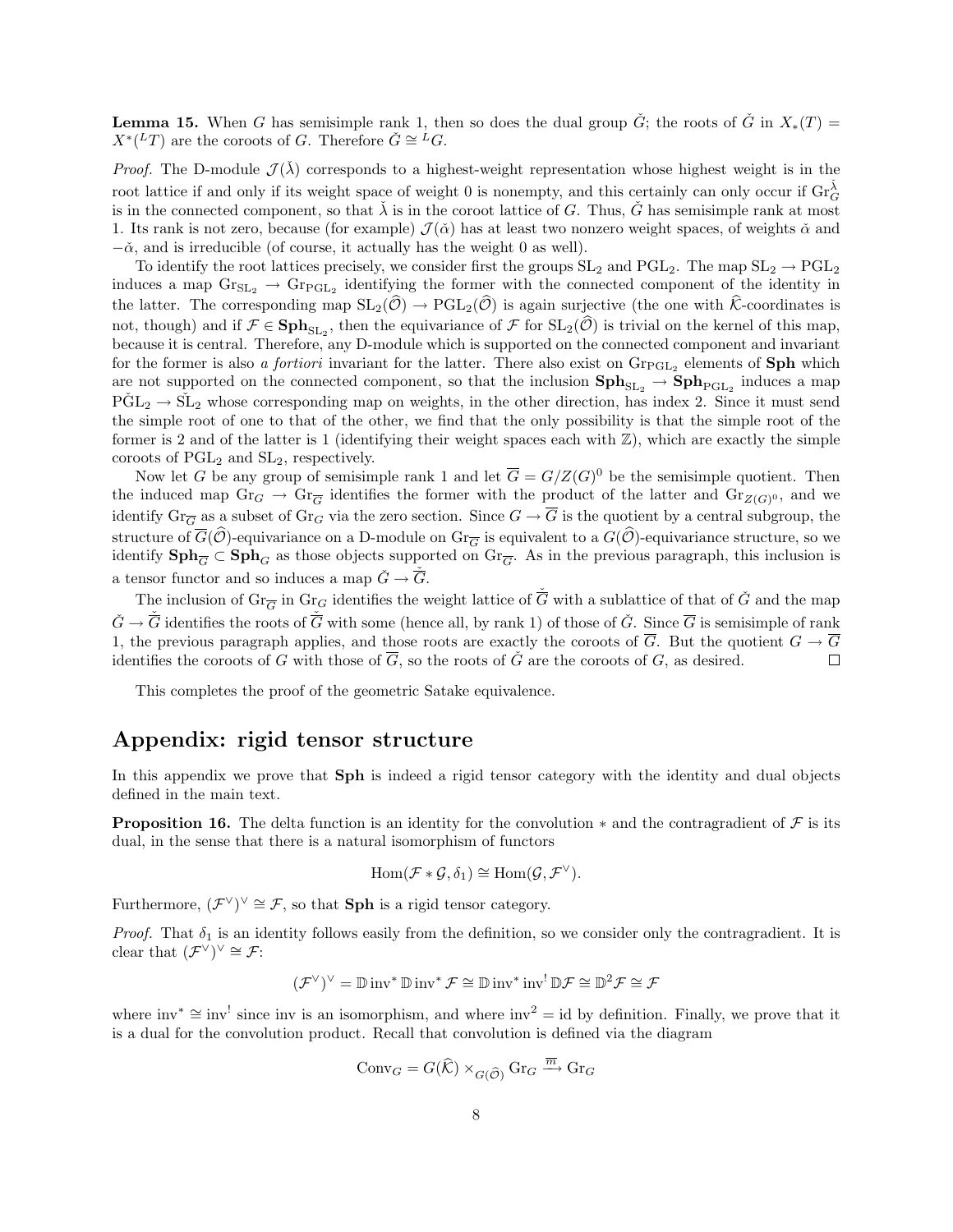and let  $\pi: G(\widehat{\mathcal{K}}) \times G(\widehat{\mathcal{K}}) \to \text{Conv}_G$  be the quotient map. The inverse image  $\overline{m}^{-1}(1)$  is identified with the embedding  $i: \text{ Gr}_G \to \text{Conv}_G$  sending  $q(g)$  to  $(q(g), q(g)^{-1})$  for  $g \in G(\widehat{K})$ , which is well-defined after applying  $\pi$ . It is a section of the projection map pr: Conv<sub>G</sub>  $\rightarrow$  Gr<sub>G</sub>. By definition, for  $\mathcal{F} \in \mathbf{Sph}$ ,  $q^*i^*\tilde{\mathcal{F}} = inv^*(q^*\mathcal{F})$ , so  $\mathcal{F}^{\vee} = \mathbb{D}i^*\widetilde{\mathcal{F}}$ . Then:

$$
\operatorname{Hom}(\mathcal{G} * \mathcal{F}, \delta_1) = \operatorname{Hom}(m_*(\operatorname{pr}^* \mathcal{G} \otimes \widetilde{\mathcal{F}}), \delta_1) = \operatorname{Hom}(\operatorname{pr}^* \mathcal{G} \otimes \widetilde{\mathcal{F}}, m^! \delta_1) = \operatorname{Hom}(\operatorname{pr}^* \mathcal{G}, \mathcal{H}om(\widetilde{\mathcal{F}}, m^! \delta_1)).
$$

Since  $\delta_1$  is supported on 1, we have  $m^{\dagger} \delta_1 = i_* \mathcal{D}$ , where  $\mathcal{D} = m^{\dagger} \mathbb{C}$  is the dualizing sheaf on the image of i. Then

$$
\mathcal{H}om(\widetilde{\mathcal{F}},m^!\delta_1)=\mathcal{H}om(\widetilde{\mathcal{F}},i_*\mathcal{D})=i_*\mathcal{H}om(i^*\widetilde{\mathcal{F}},\mathcal{D})=i_*\mathbb{D}i^*\widetilde{\mathcal{F}}=i_*\mathcal{F}^{\vee}
$$

where we insert  $i_*$  because, technically, the computation is on Conv<sub>G</sub> and not on Gr<sub>G</sub>. Thus, finally,

$$
\operatorname{Hom}(\mathcal{G} * \mathcal{F}, \delta_1) = \operatorname{Hom}(\operatorname{pr}^* \mathcal{G}, i_* \mathcal{F}^{\vee}) = \operatorname{Hom}(i^* \operatorname{pr}^* \mathcal{G}, \mathcal{F}^{\vee}) = \operatorname{Hom}(\mathcal{G}, \mathcal{F}^{\vee})
$$

since  $i$  is a section of pr.

# Appendix: semisimplicity

In this appendix we prove that **Sph** is semisimple. The proof proceeds by an incremental analysis of the properties of convolutions  $\mathcal{J}(\lambda) * \mathcal{J}(\tilde{\mu})$  of irreducibles in **Sph**, beginning with the following basic observation:

<span id="page-8-3"></span>**Lemma 17.** We have  $\text{Ext}^1(\mathcal{J}(\lambda), \mathcal{J}(\lambda)) = 0$ ; i.e. there are no nontrivial extensions of  $\mathcal{J}(\lambda)$  by itself.

*Proof.* Let F be such an extension, and denote by  $j: Gr_G^{\tilde{\lambda}} \to \overline{Gr}_G^{\tilde{\lambda}}$  the inclusion map, i the inclusion of the complement. By definition,  $\mathcal{J}(\lambda) = j_{!*}(\mathcal{O})$ , so we have

$$
H^0(i^* \mathcal{J}(\check{\lambda})) = 0 = H^0(i^! \mathcal{J}(\check{\lambda})).
$$

We take the sequence  $0 \to \mathcal{J}(\check{\lambda}) \to \mathcal{F} \to \mathcal{J}(\check{\lambda}) \to 0$  and apply  $i^{*,!}$  to it, obtaining long exact sequences of cohomology living below and above degree 0, respectively, with the degree zero terms reading

$$
\cdots \to H^0(i^* \mathcal{J}(\check{\lambda})) \to H^0(i^* \mathcal{F}) \to H^0(i^* \mathcal{J}(\check{\lambda}) \to 0
$$
  

$$
0 \to H^0(i^! \mathcal{J}(\check{\lambda})) \to H^0(i^! \mathcal{F}) \to H^0(i^* \mathcal{J}(\check{\lambda})) \to \dots
$$

and concluding that

$$
H^0(i^*\mathcal{F}) = 0 = H^0(i^!\mathcal{F}).
$$

This property uniquely characterizes  $\mathcal{F} \cong j_{!*}(j^*\mathcal{F})$ . However,  $j^*\mathcal{F}$  is an extension of  $\mathcal{O}$  by itself on  $\operatorname{Gr}_G^{\check{\lambda}}$ . and therefore  $j^*\mathcal{F} = \mathcal{O} \oplus \mathcal{O}$ . Applying  $j_{!*}, \mathcal{F} = j_{!*}(\mathcal{O}) \oplus j_{!*}(\mathcal{O}) = \mathcal{J}(\lambda) \oplus \mathcal{J}(\lambda)$  as well, as desired.

The properties of the minimal extension used in the above proof easily give another lemma as well:

<span id="page-8-2"></span>**Lemma 18.** Let  $\mathcal{F} \in$  Sph have composition factors  $\mathcal{J}(\check{\lambda}_i)$  for various dominant coweights  $\check{\lambda}_i$ ; then the orbits  $\operatorname{Gr}_G^{\tilde{\lambda}_i}$  are precisely those such that (denoting by j their inclusions into  $\operatorname{Gr}_G$ ) we have  $H^0(j^*\mathcal{F}) \neq 0$ . In particular, F has a factor supported on  $\overline{\text{Gr}}_G^{\check{\nu}}$  if and only if for  $i: \{t^{\check{\nu}}\} \to \text{Gr}_G$ , we have

<span id="page-8-0"></span>
$$
H^0(i^*\mathcal{F}[-\dim \mathrm{Gr}_G^{\check{\nu}}]) \neq 0. \tag{4}
$$

*Proof.* The first statement, as noted, follows formally from the properties of  $j_{!*}$ . For the second, we know that the sheaf  $H^0(j^*\mathcal{F})$  is  $G(\widehat{\mathcal{O}})$ -equivariant and therefore constant on  $\operatorname{Gr}_{G}^{\nu}$ , so vanishes if and only if its stalk at  $t^{\check{\nu}}$  does. Accounting for the dimension [Proposition 4\(](#page-2-0)[1\)](#page-3-2), this gives [\(4\).](#page-8-0)

<span id="page-8-1"></span>We also state a technical lemma which can be proved by general reasoning. Here, to be precise, we use the convention on cohomological degrees that when  $f: S \to \text{pt}$  a proper scheme and  $\mathcal F$  a holonomic D-module on S,  $H^{i}(f_*\mathcal{F})$  vanishes for  $|i| > \dim S$ .

 $\Box$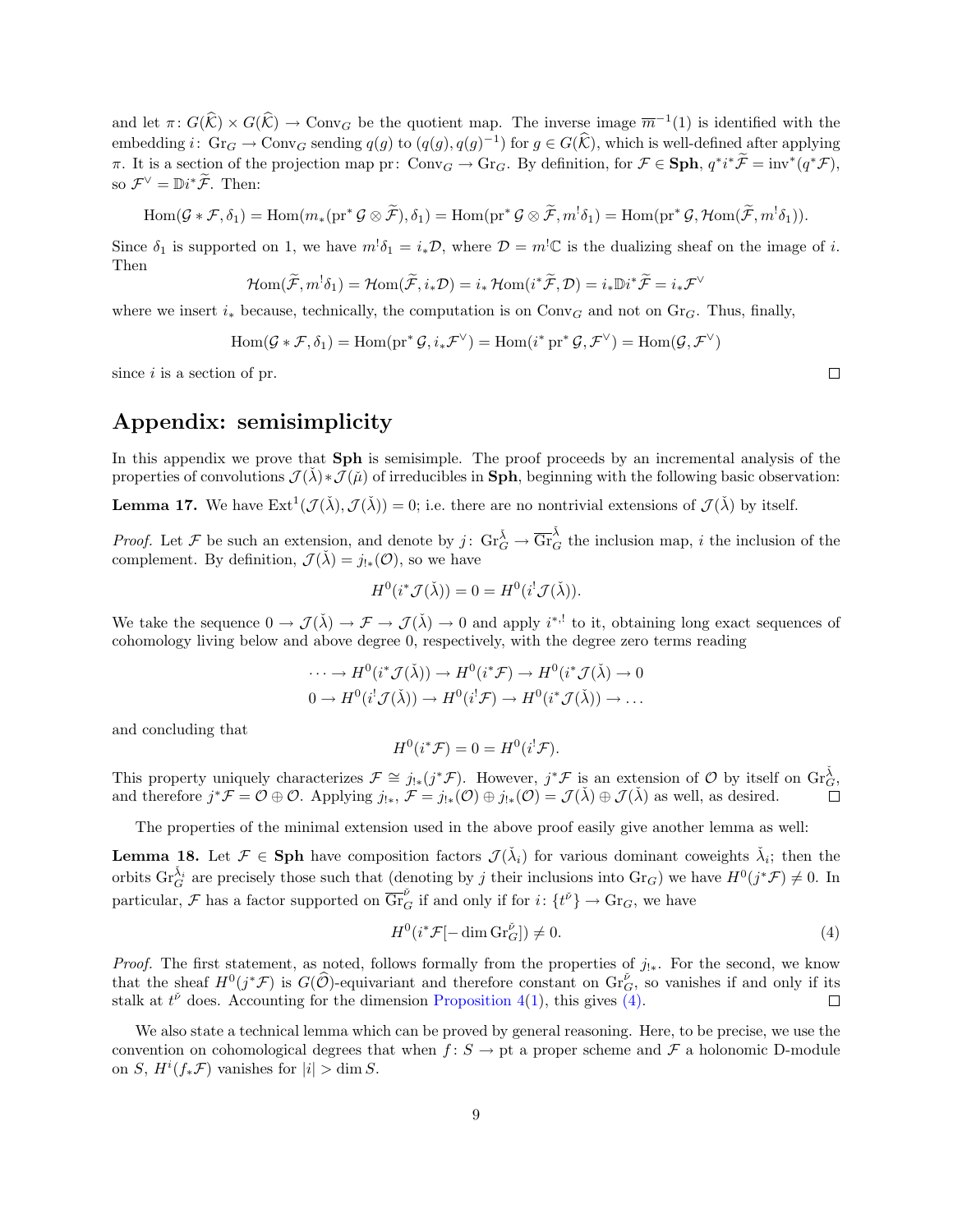**Lemma 19.** Let Y be a proper scheme of dimension d,  $f: Y \to \text{pt}$  the structure map, and  $A^{\bullet}$  a complex of (holonomic) D-modules on Y such that the zeroth cohomology sheaf of  $A^{\bullet}[-d]$  is generically nonzero. Then  $H^0(f_*A^{\bullet}) \neq 0$  as well.

We begin to analyze the composition factors of a convolution. First, for any subvariety  $V$  of  $\text{Gr}_G$  and dominant  $\mu$ , we define  $V * \mathrm{Gr}_{G}^{\mu} \subset \mathrm{Conv}_{G}$  so that if  $\pi \colon G(\widehat{K}) \to \mathrm{Conv}_{G}$  and  $q \colon G(\widehat{K}) \to \mathrm{Gr}_{G}$ , we have

$$
\pi^{-1}(V * \text{Gr}_{G}^{\check{\mu}}) = q^{-1}(V) \times q^{-1}(\text{Gr}_{G}^{\check{\mu}}).
$$

In particular, we write

$$
\mathrm{Conv}_G^{\check\lambda,\check\mu}=\mathrm{Gr}_G^{\check\lambda}*\mathrm{Gr}_G^{\check\mu}\,.
$$

We recall the maps pr,  $m: \text{Conv}_G \to \text{Gr}_G$ , the latter descending the multiplication map along  $\pi$ . Finally, to save space, we set

$$
l = \dim \mathrm{Gr}_G^{\check{\lambda}} \qquad \qquad m = \dim \mathrm{Gr}_G^{\check{\mu}} \qquad \qquad n = \dim \mathrm{Gr}_G^{\check{\nu}}
$$

when we introduce the latter orbit.

<span id="page-9-1"></span>**Lemma 20.** Conv $_{G}^{\check{\lambda},\check{\mu}}$  is smooth and irreducible of dimension  $l+m$ .

*Proof.* To prove this, we use the convolution grassmannian  $\widetilde{\text{Gr}}_2$  over  $X^2$ , which is a  $\text{Gr}_1$ -bundle over  $\text{Gr}_1$ and whose restriction to  $\Delta$  is, at every point of X, isomorphic to Conv<sub>G</sub>. For convenience we take X to be small enough that  $\text{Gr}_1 \cong \text{Gr}_G \times X$ , and let  $\text{Gr}_1^{\check{\lambda}}$  be the extension of the orbit  $\text{Gr}_G^{\check{\lambda}}$  along this product. Since these are  $G(\widehat{\mathcal{O}})$ -stable, there is a twisted product

$$
\operatorname{Gr}_{1}^{\check{\lambda}}* \operatorname{Gr}_{1}^{\check{\mu}} = \widetilde{\operatorname{Gr}}_{2}^{\check{\lambda},\check{\mu}} \subset \widetilde{\operatorname{Gr}}_{2}
$$

which is a  $\text{Gr}_{1}^{\tilde{\mu}}$ -bundle over  $\text{Gr}_{1}^{\tilde{\lambda}}$  and whose restriction to  $\Delta$  is, at every point of X, isomorphic to  $\text{Conv}_{G}^{\tilde{\lambda},\tilde{\mu}}$ . In particular, Conv $\check{\lambda},\check{\mu}$  is a Gr ${}_{G}^{\check{\mu}}$ -bundle over Gr ${}_{G}^{\check{\lambda}}$ , hence irreducible of dimension  $l+m$ .  $\Box$ 

Now we recall the definition

$$
\mathcal{J}(\check{\lambda}) * \mathcal{J}(\check{\mu}) = m_* (\mathcal{J}(\check{\lambda}) \widetilde{\boxtimes} \mathcal{J}(\check{\mu})),
$$

where

$$
\pi^*(\mathcal{J}(\check{\lambda})\widetilde{\boxtimes}\mathcal{J}(\check{\mu}))=q^*\mathcal{J}(\check{\lambda})\boxtimes q^*\mathcal{J}(\check{\mu}).
$$

Therefore, if j is the inclusion of  $\text{Conv}_{G}^{\check{\lambda}, \check{\mu}}$  in  $\text{Conv}_{G}$ , we have

$$
\mathcal{J}(\check{\lambda})\widetilde{\boxtimes}\mathcal{J}(\check{\mu})=j_{!*}(\mathcal{L})
$$

where  $\mathcal L$  is a local system (= locally free D-module) on  $\text{Conv}_{G}^{\check{\lambda},\check{\mu}}$ .

<span id="page-9-2"></span>**Lemma 21.** For any dominant  $\check{\nu}$ , let  $F = m^{-1}(t^{\check{\nu}}) \cap \text{Conv}_{G}^{\check{\lambda}, \check{\mu}}$ . Then

<span id="page-9-0"></span>
$$
\dim F \le \frac{1}{2}(l+m-n),\tag{5}
$$

with equality if and only if  $\mathcal{J}(\check{\nu})$  is a composition factor of  $\mathcal{J}(\check{\lambda}) * \mathcal{J}(\check{\mu})$ .

*Proof.* Note that the extremal case of  $(5)$  is equivalent, using [Proposition 4\(](#page-2-0)[1\)](#page-3-2) and [Lemma 20,](#page-9-1) to:

$$
\operatorname{codim} F - \dim F = n.
$$

For brevity, let  $\mathcal{F} = \mathcal{J}(\lambda) \widetilde{\boxtimes} \mathcal{J}(\mu)$ . To evaluate [\(4\)](#page-8-0) for  $m_*(\mathcal{F})$ , we apply the proper base change theorem and then [Lemma 19.](#page-8-1) Since  $\mathcal{F}|_{\overline{F}}[-\text{codim } F]$  lives in sharply nonpositive cohomological degrees on  $\overline{F}$ , we conclude that the above equation is the precise condition necessary for [Lemma 18](#page-8-2) to apply. If the left side were decreased, then [Lemma 19](#page-8-1) would produce positive-degree cohomology sheaves of  $i^*m_*(\mathcal{F})[-n]$  and therefore of  $m_*(\mathcal{F})$  and, finally, of  $\mathcal{J}(\lambda) * \mathcal{J}(\mu)$ , in contradiction to the fact that this is a D-module. This gives the inequality of [\(5\).](#page-9-0)  $\Box$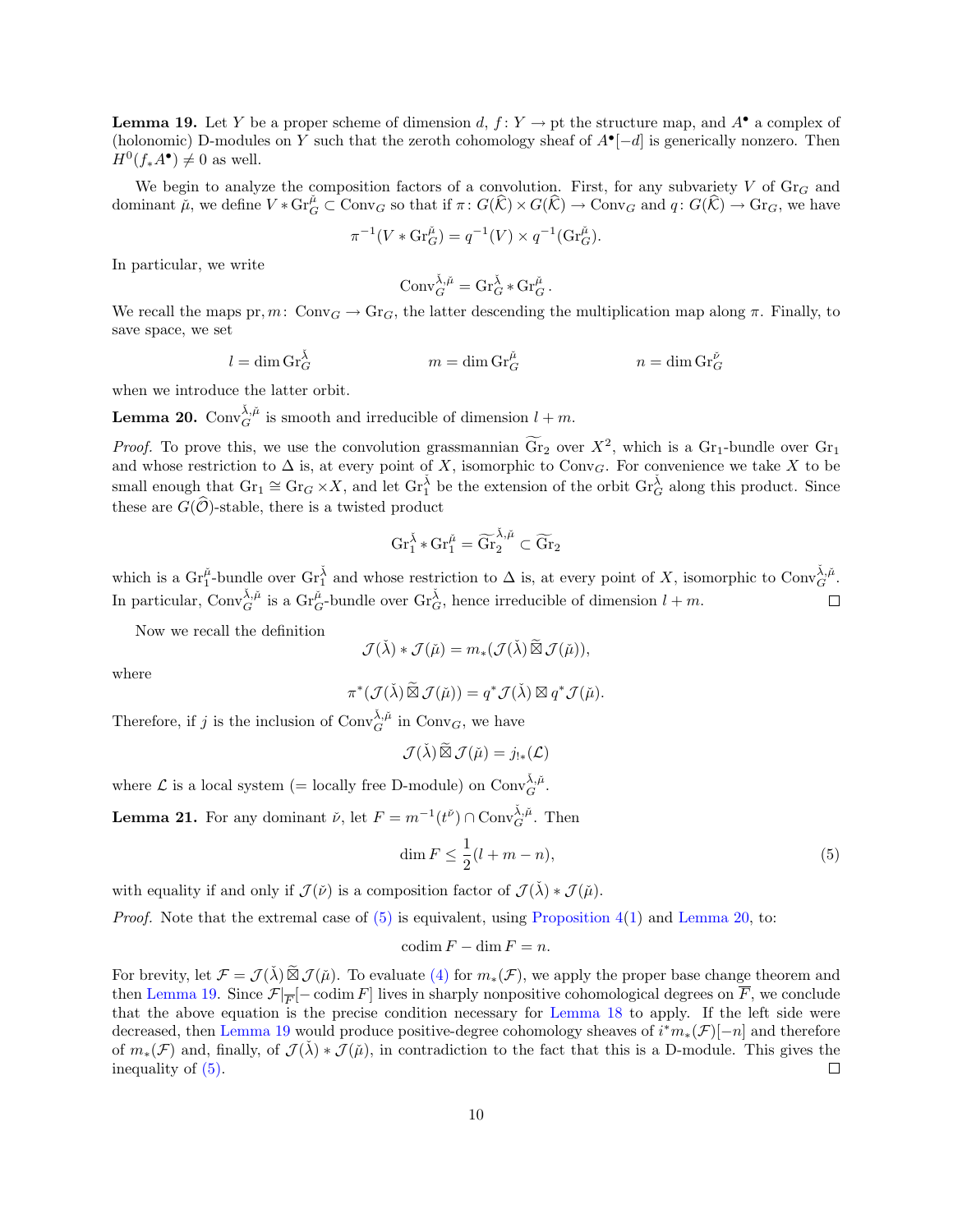At this point it would be desirable to insert a more elementary proof, based on the preceding results, of the following lemma:

<span id="page-10-0"></span>**Lemma 22.** Every convolution  $\mathcal{J}(\check{\lambda}) * \mathcal{J}(\check{\mu})$  is a direct sum of irreducibles.

*Proof.* We have  $\mathcal{J}(\check{\lambda}) * \mathcal{J}(\check{\mu}) = m_*(\mathcal{F})$  in the notation of the previous proof, where  $\mathcal{F} = j_{!*}(\mathcal{L})$  with  $\mathcal{L}$  a local system of rank 1 on Conv $\check{\lambda},\check{\nu}$ . Therefore  $\mathcal F$  is simple of "geometric origin" and so the decomposition theorem applies to its direct image under  $m$ , proving the lemma.

The preceding results allow us to prove the analogue for D-modules of the following proposition, true for representations of any reductive group  $H$ ; in combination with the rigidity of the convolution product and [Lemma 22,](#page-10-0) this provides a slick demonstration of the semisimplicity of Sph.

**Lemma.** If  $\lambda$  is a dominant weight in the root lattice of H, then there is some  $\mu$  such that  $V^{\lambda}$  is a direct summand of  $(V^{\mu})^{\vee} \otimes V^{\mu}$ .

<span id="page-10-1"></span>**Lemma 23.** Let  $\check{\lambda}$  be dominant and a sum of simple roots. Then there exists a  $\check{\mu}$  such that  $\mathcal{J}(\check{\lambda})$  is a direct summand of  $\mathcal{J}(\check{\mu})^{\vee} * \mathcal{J}(\check{\mu})$  (in fact, this is true for any coweight  $\check{\mu}$  such that  $\check{\mu} - \check{\lambda}$  is dominant).

Proof. Since the convolution is semisimple, this is equivalent to

$$
0 \neq \text{Hom}(\mathcal{J}(\check{\lambda}), \mathcal{J}(\check{\mu})^{\vee} * \mathcal{J}(\check{\mu})) = \text{Hom}(\mathcal{J}(\check{\mu}) * \mathcal{J}(\check{\lambda}), \mathcal{J}(\check{\mu}))
$$

and therefore to finding a copy of  $\mathcal{J}(\check{\mu})$  as a summand of  $\mathcal{J}(\check{\mu}) * \mathcal{J}(\check{\lambda})$ , for some  $\mu$ . We apply the criterion of [Lemma 21](#page-9-2) and proceed by locating an irreducible component of the fiber of  $\text{Conv}_{G}^{\tilde{\mu},\tilde{\lambda}}$  over  $t^{\tilde{\mu}}$  with dimension at least (hence equal to)  $l/2$ .

To do so, we find such a component in a more amenable subspace. We claim that for  $\check{\mu}$  sufficiently large, we have

$$
m^{-1}(t^{\check{\mu}}) \cap (S^{\check{\mu}} * \mathrm{Gr}_{G}^{\check{\lambda}}) \subset m^{-1}(t^{\check{\mu}}) \cap (\mathrm{Gr}_{G}^{\check{\mu}} * \mathrm{Gr}_{G}^{\check{\lambda}}).
$$

Granting this, the following additional equality is obtained by multiplying by  $t^{\mu}$ 

$$
m^{-1}(1) \cap (S^{\check{0}} * \mathrm{Gr}_{G}^{\check{\lambda}}) = m^{-1}(t^{\check{\mu}}) \cap (S^{\check{\mu}} * \mathrm{Gr}_{G}^{\check{\lambda}})
$$

and identifying  $m^{-1}(1) \cong Gr_G$  via pr, the former is identified with  $S^{\check{0}} \cap Gr_G^{\check{\lambda}}$ , which has pure dimension  $l/2$ since  $\lambda$  is in the coroot lattice, as desired.

Thus, we need only prove the claim; since  $(pr, m)$  identifies  $m^{-1}(t^{\mu}) \cong Gr_G$ , we need only identify the first coordinates. We pull back via  $\pi$  and consider pairs  $(g, h)$  with  $g \in q^{-1}(S^{\tilde{\mu}}) = N(\widehat{K})t^{\tilde{\mu}}$  and  $h \in q^{-1}(Gr_G^{\tilde{\lambda}})$ such that  $gh \in t^{\check{\mu}}G(\widehat{\mathcal{O}}),$  or

$$
g \in t^{\check{\mu}}G(\widehat{\mathcal{O}})t^{-\check{\lambda}}G(\widehat{\mathcal{O}}) \cap N(\widehat{\mathcal{K}})t^{\check{\mu}}G(\widehat{\mathcal{O}}).
$$

We claim that for  $\check{\mu}$  sufficiently large, this implies that  $g \in q^{-1}(Gr_{G}^{\check{\mu}})$ , for which we apply [Proposition 4](#page-2-0)[\(4\)](#page-3-7). It suffices to show that  $t^{(\omega,\tilde{\mu})}g(e^{\nu}) \in V^{\omega} \otimes \widehat{\mathcal{O}}$  for any weight vector  $e^{\nu}$  in any highest-weight representation  $V^{\omega}$  of G, and with  $g \in t^{\mu}G(\widehat{\mathcal{O}})t^{-\check{\lambda}}$ . Since g is in  $N(\widehat{\mathcal{K}})t^{\mu}G(\widehat{\mathcal{O}})$ , we have

$$
g(e^{\nu}) \in \sum_{\nu \leq \nu'} \widehat{K} e^{\nu}
$$

 $\overline{a}$ 

with  $g(e^{w(\omega)}) = t^{\langle w(\omega), \check{\mu} \rangle} e^{w(\omega)} + \dots$  for any  $w \in W$ . On the other hand, we have

$$
t^{-\check{\lambda}}(e^{\nu}) = t^{\langle \nu, -\check{\lambda} \rangle} e^{\nu}
$$

and so for  $u \in G(\widehat{\mathcal{O}})$  with  $u(e^{\nu}) = \sum_{\nu'} u_{\nu,\nu'} e^{\nu'} (u_{\nu,\nu'} \in \widehat{\mathcal{O}})$ , if  $g = t^{\mu} u t^{-\lambda}$ , we have

$$
g(e^{\nu}) = \sum_{\nu'} t^{\langle \nu', \check{\mu} \rangle - \langle \nu, \check{\lambda} \rangle} u_{\nu, \nu'} e^{\nu'}.
$$